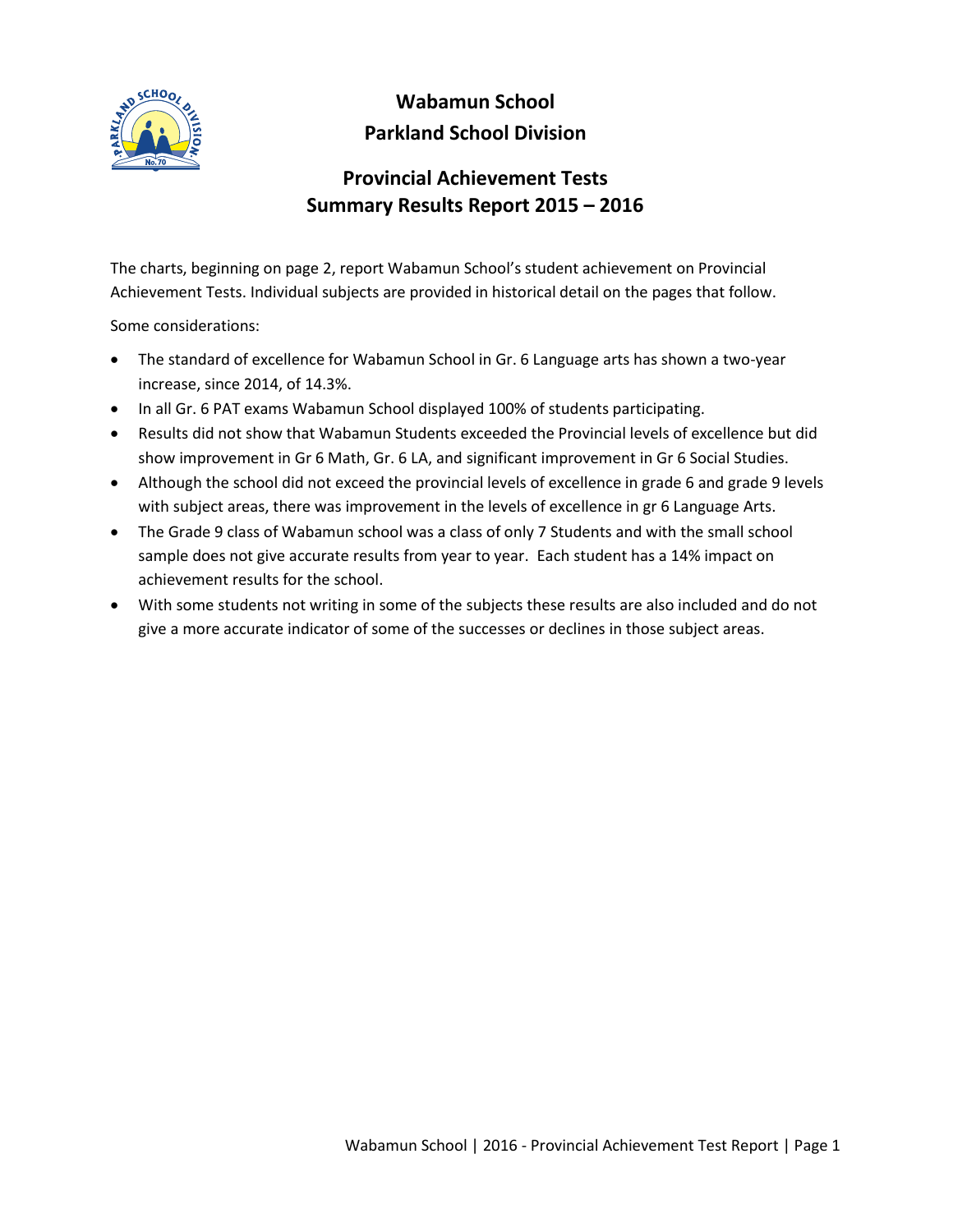## **Wabamun School Provincial Achievement Tests Summary Results Report 2015 - 2016**

|                                                                                                                                                  | <b>Successes</b>               |                                                                                                                                                                                                                                                                                                                                                                                                                                                                  | <b>Challenges</b>                                                                                                                                                                                                                                                                                              |
|--------------------------------------------------------------------------------------------------------------------------------------------------|--------------------------------|------------------------------------------------------------------------------------------------------------------------------------------------------------------------------------------------------------------------------------------------------------------------------------------------------------------------------------------------------------------------------------------------------------------------------------------------------------------|----------------------------------------------------------------------------------------------------------------------------------------------------------------------------------------------------------------------------------------------------------------------------------------------------------------|
| <b>School Growth</b>                                                                                                                             | <b>School Exceeds Province</b> | <b>Province Exceeds School</b>                                                                                                                                                                                                                                                                                                                                                                                                                                   | <b>School Decline</b>                                                                                                                                                                                                                                                                                          |
| <b>Standard of Excellence</b><br>• ELA $6 (+5.2)$<br><b>Acceptable Standard</b><br>• Math $6 (+2.6)$<br>• ELA $6 (+5.9)$<br>• Social $6 (+18.8)$ |                                | <b>Standard of Excellence</b><br>Science 9 (-22.5)<br>Science 6 (-20.6)<br>Social 9 (-18.3)<br>$\bullet$<br>Math 9 (-17.2)<br>Social 6 (-15.5)<br>ELA 9 (-15.2)<br>$\bullet$<br>Math 6 (-13.8)<br>$\bullet$<br>ELA $6$ (-6.1)<br>$\bullet$<br><b>Acceptable Standard</b><br>Math 9 (-38.1)<br>Social 9 (-21.1)<br>Science 9 (-16.4)<br>Math 6 (-14.3)<br>$\bullet$<br>• Social $6(-6.8)$<br>Science 6 (-6.2)<br>ELA 9 (-5.6)<br>٠<br>ELA $6$ (-4.3)<br>$\bullet$ | <b>Standard of Excellence</b><br>• Science $9$ (-28.6)<br>• Math $9$ (-14.3)<br>Math 6 (-9.1)<br>$\bullet$<br>• Science $6$ (-2.0)<br>Social 6 (-2.0)<br>$\bullet$<br><b>Acceptable Standard</b><br>Science 9 (-42.9)<br>Math 9 (-42.8)<br>ELA 9 (-28.6)<br>$\bullet$<br>Social 9 (-28.5)<br>Science 6 (-10.4) |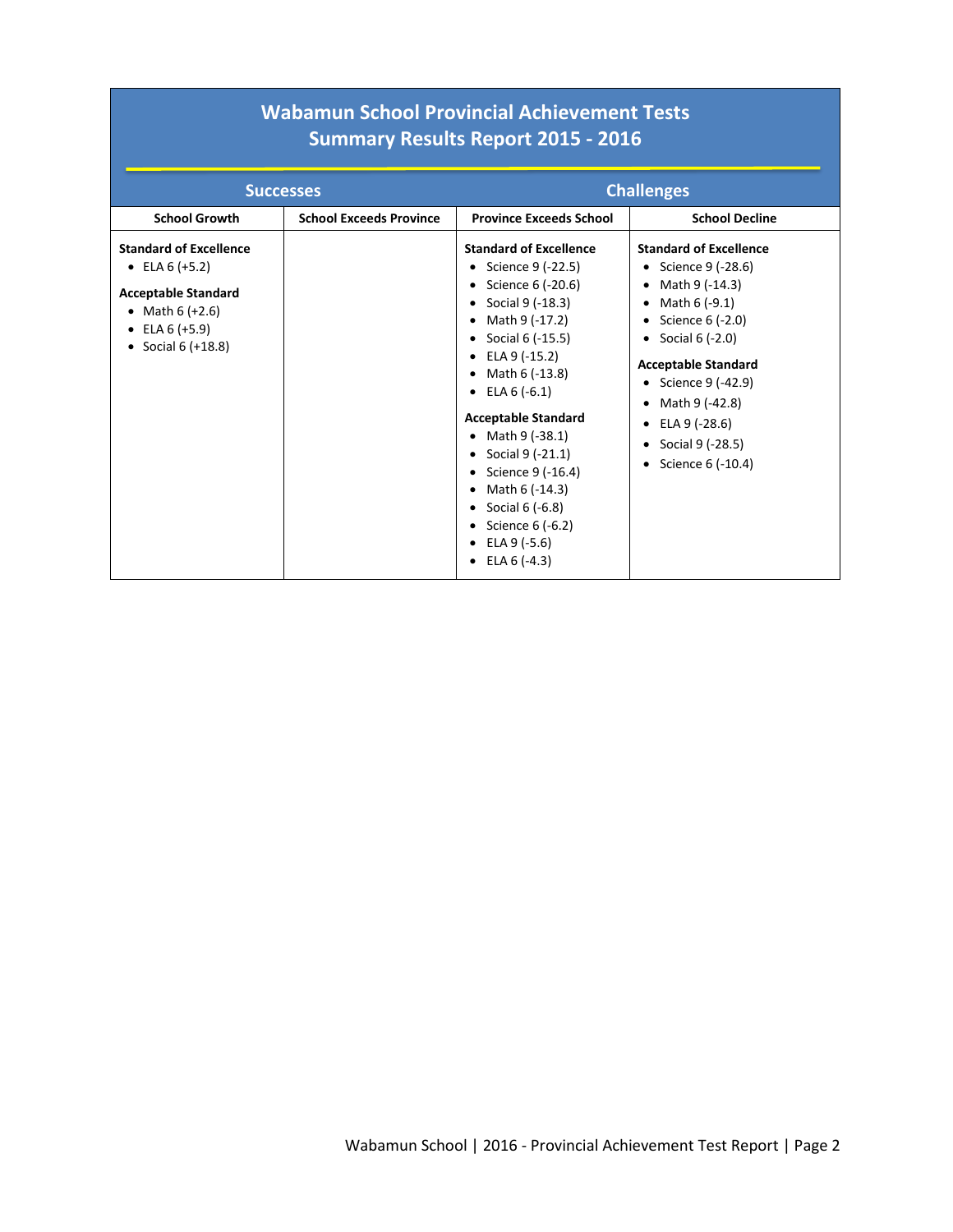## **PROVINCIAL ACHIEVEMENT TESTS**

The great majority of Parkland School Division students write the Provincial Achievement Tests. Participation rates are helpful at understanding performance standards that are based on all students enrolled. +/- Represents the change in performance from previous year

| Subject                                    |                | <b>ENGLISH LANGUAGE ARTS 6</b> |      |      |                             |      |            |                       |                       |        |  |
|--------------------------------------------|----------------|--------------------------------|------|------|-----------------------------|------|------------|-----------------------|-----------------------|--------|--|
| Standard                                   | <b>Alberta</b> |                                |      |      | <b>Parkland School Div.</b> |      |            | <b>Wabamun School</b> |                       |        |  |
|                                            | 2014           | 2015                           | 2016 | 2014 | 2015                        | 2016 | 2014       | 2015                  | 2016                  | $+/-$  |  |
| Acceptable                                 | 81.9           | 82.8                           | 82.9 | 82.6 | 83.8                        | 85.2 | 77.8       | 72.7                  | 78.6                  | $+5.9$ |  |
| Excellence                                 | 17.6           | 19.5                           | 20.4 | 13.1 | 14.0                        | 15.9 | 0.0        | 9.1                   | 14.3                  | $+5.2$ |  |
|                                            |                |                                |      |      |                             |      |            |                       |                       |        |  |
| 2016 Participation amount by percentage of |                |                                |      |      | <b>Alberta</b>              |      | <b>PSD</b> |                       | <b>Wabamun School</b> |        |  |
| students (14 out of 14)                    |                |                                |      |      | 90.6%                       |      | 94.8%      |                       | 100%                  |        |  |

| Subject                                    | <b>MATHEMATICS 6</b> |      |      |      |                             |      |                |      |                       |        |
|--------------------------------------------|----------------------|------|------|------|-----------------------------|------|----------------|------|-----------------------|--------|
| Standard                                   | <b>Alberta</b>       |      |      |      | <b>Parkland School Div.</b> |      | Wabamun School |      |                       |        |
|                                            | 2014                 | 2015 | 2016 | 2014 | 2015                        | 2016 | 2014           | 2015 | 2016                  | $+/-$  |
| Acceptable                                 | 72.7                 | 72.5 | 71.4 | 72.0 | 70.3                        | 69.7 | 33.3           | 54.5 | 57.1                  | $+2.6$ |
| Excellence                                 | 15.3                 | 13.8 | 13.8 | 11.2 | 7.2                         | 8.2  | 0.0            | 9.1  | 0.0                   | $-9.1$ |
|                                            |                      |      |      |      |                             |      |                |      |                       |        |
| 2016 Participation amount by percentage of |                      |      |      |      | <b>Alberta</b>              |      | <b>PSD</b>     |      | <b>Wabamun School</b> |        |
| students (14 out of 14)                    |                      |      |      |      | 90.4%                       |      | 94.1%          |      | 100%                  |        |

| Subject                                    | <b>SCIENCE 6</b> |      |            |                             |                       |      |                       |      |      |         |
|--------------------------------------------|------------------|------|------------|-----------------------------|-----------------------|------|-----------------------|------|------|---------|
| Standard                                   | <b>Alberta</b>   |      |            | <b>Parkland School Div.</b> |                       |      | <b>Wabamun School</b> |      |      |         |
|                                            | 2014             | 2015 | 2016       | 2014                        | 2015                  | 2016 | 2014                  | 2015 | 2016 | $+/-$   |
| Acceptable                                 | 75.4             | 76.0 | 77.6       | 76.9                        | 78.6                  | 79.2 | 66.7                  | 81.8 | 71.4 | $-10.4$ |
| Excellence                                 | 25.3             | 25.9 | 27.7       | 23.3                        | 17.6                  | 19.1 | 11.1                  | 9.1  | 7.1  | $-2.0$  |
|                                            |                  |      |            |                             |                       |      |                       |      |      |         |
| 2016 Participation amount by percentage of | <b>Alberta</b>   |      | <b>PSD</b> |                             | <b>Wabamun School</b> |      |                       |      |      |         |
| students (14 out of 14)                    |                  |      |            |                             | 90.0%                 |      | 94.4%                 |      | 100% |         |

| Subject                                    |                | <b>SOCIAL STUDIES 6</b> |      |                             |                |      |            |                |                |         |  |
|--------------------------------------------|----------------|-------------------------|------|-----------------------------|----------------|------|------------|----------------|----------------|---------|--|
| Standard                                   | <b>Alberta</b> |                         |      | <b>Parkland School Div.</b> |                |      |            | Wabamun School |                |         |  |
|                                            | 2014           | 2015                    | 2016 | 2014                        | 2015           | 2016 | 2014       | 2015           | 2016           | $+/-$   |  |
| Acceptable                                 | 70.4           | 69.6                    | 71.1 | 70.2                        | 67.4           | 69.7 | 66.7       | 45.5           | 64.3           | $+18.8$ |  |
| Excellence                                 | 12.6           | 18.7                    | 22.6 | 17.1                        | 11.0           | 14.0 | 0.0        | 9.1            | 7.1            | $-2.0$  |  |
|                                            |                |                         |      |                             |                |      |            |                |                |         |  |
| 2016 Participation amount by percentage of |                |                         |      |                             | <b>Alberta</b> |      | <b>PSD</b> |                | Wabamun School |         |  |
| students (14 out of 14)                    |                |                         |      |                             | 89.6%          |      | 94.1%      |                | 100%           |         |  |